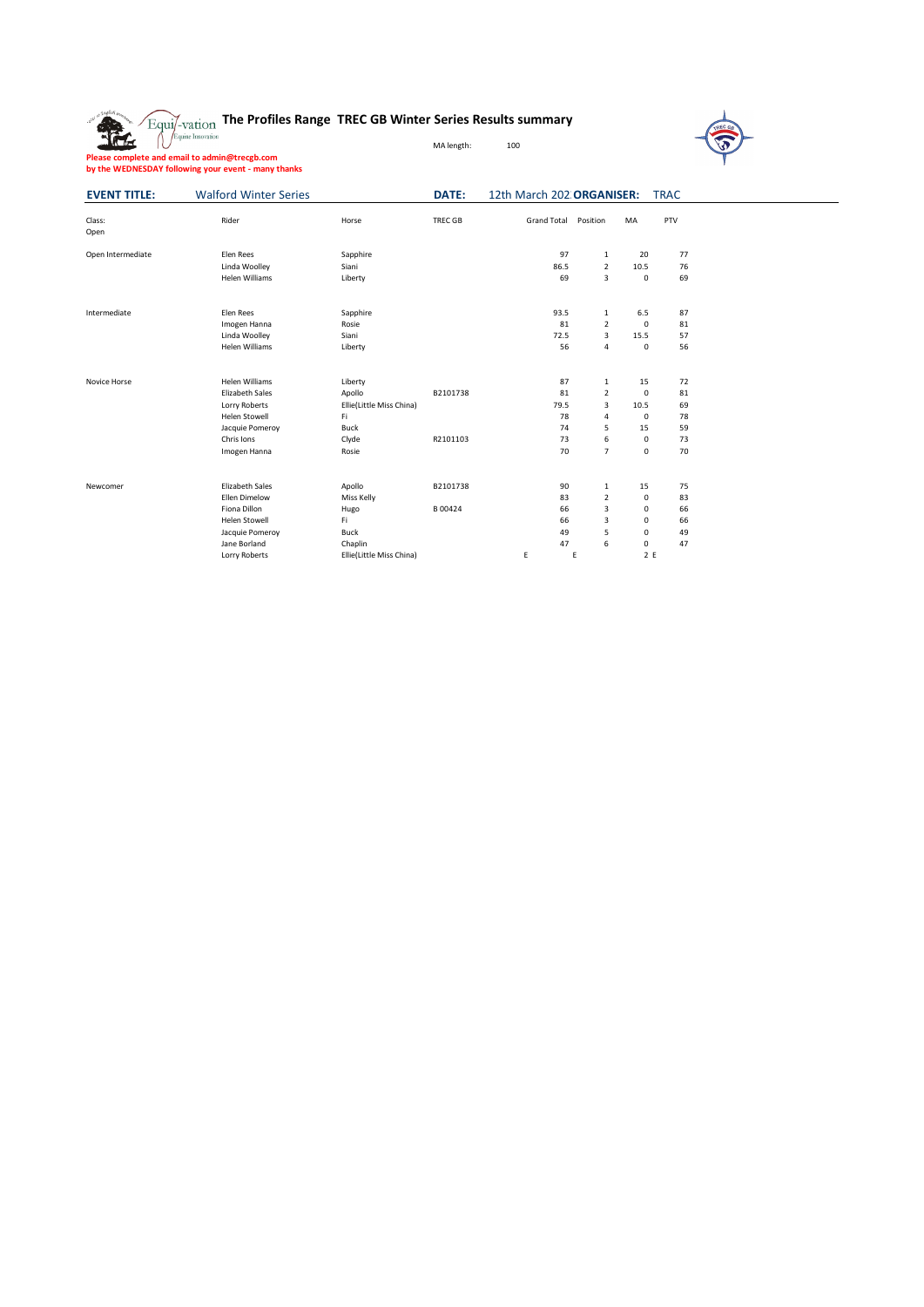|                                     | Equi/-vation<br>Equine Innovation | The Profiles Range TREC GB Winter Series Class summary |              |       |                            |          |           |                 |                   |              |             |                         |     |              |        |      |                           | TREC G                       |          |
|-------------------------------------|-----------------------------------|--------------------------------------------------------|--------------|-------|----------------------------|----------|-----------|-----------------|-------------------|--------------|-------------|-------------------------|-----|--------------|--------|------|---------------------------|------------------------------|----------|
| <b>ALLES</b><br><b>EVENT TITLE:</b> | <b>Walford Winter Series</b>      |                                                        | <b>DATE:</b> |       | 12th March 2022 ORGANISER: |          |           |                 |                   |              | <b>TRAC</b> |                         |     |              |        |      |                           |                              |          |
| <b>Class:</b>                       | <b>Open Intermediate</b>          |                                                        |              |       |                            |          |           |                 |                   |              |             |                         |     |              |        |      |                           |                              |          |
| <b>RIDER</b>                        | TREC GB NO                        | Lea Corridor<br><b>HORSE</b> (very<br>important)       | Led Ditch    | Mount | Bending                    | Corridor | Rein-Back |                 | Neck-Rein<br>Jump | Ticket punch |             | Deductions for circling | PTV | <b>TOTAL</b> | CANTER | WALF | <b>MA</b><br><b>TOTAL</b> | <b>GRAND</b><br><b>TOTAL</b> | $\delta$ |
| Elen Rees                           |                                   | Sapphire                                               |              | 10    | 10                         |          |           | 10 <sup>1</sup> | 10 <sup>1</sup>   |              |             |                         |     | 77           | 15     |      | 20                        | 97                           |          |
| Linda Woolley                       |                                   | Siani                                                  | 10           | 10    |                            |          |           | 10              | 10                |              |             |                         |     | 76           |        | 3.5  | 10.5                      | 86.5                         |          |
| Helen Williams                      |                                   | Liberty                                                | 10           | 10    |                            |          |           |                 |                   |              |             |                         |     | 69           |        | 0    |                           | 69                           |          |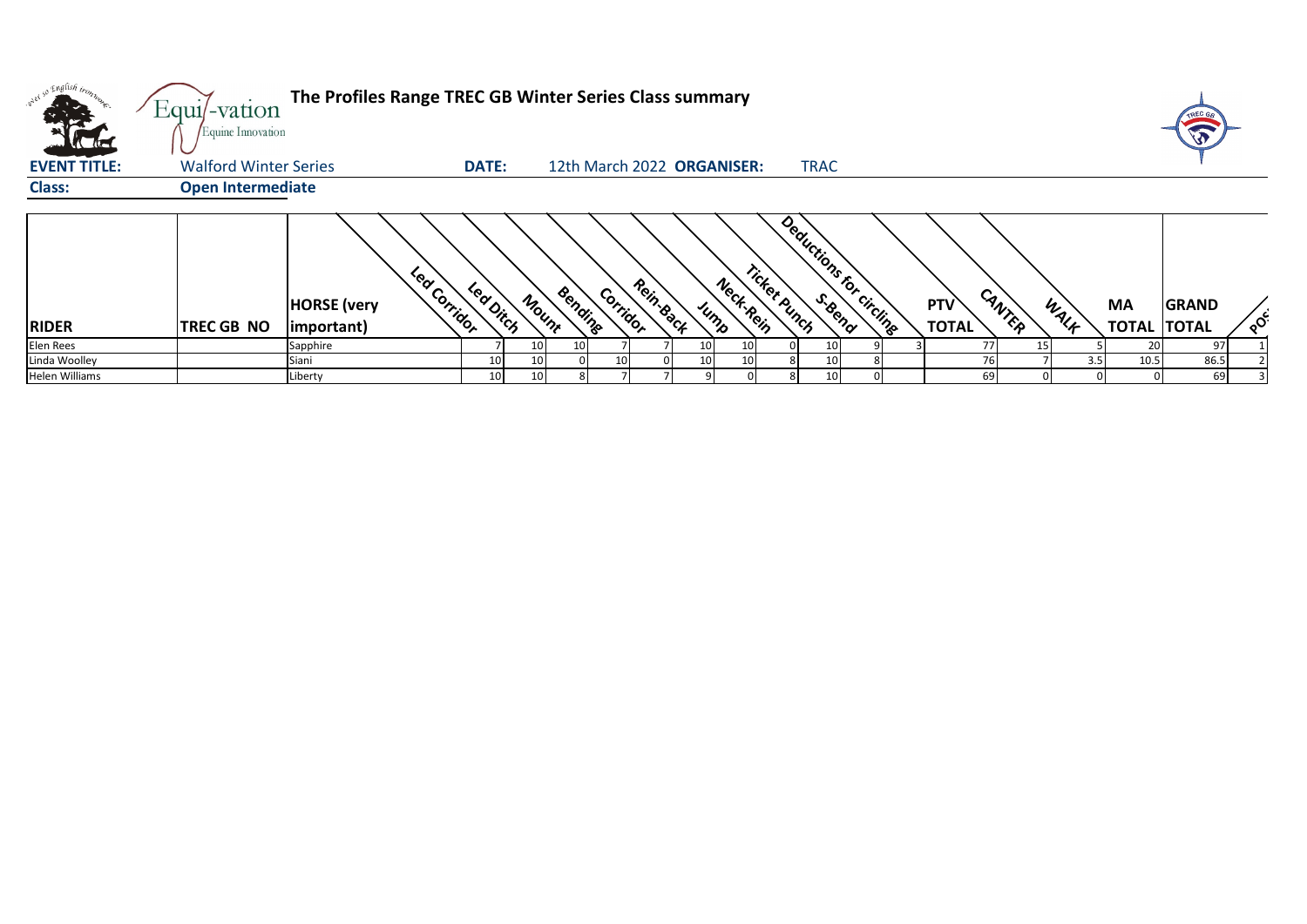| w <sup>ed so English trong</sup><br><b>All De</b><br><b>Alla</b> | Equi/-vation<br>Equine Innovation | The Profiles Range TREC GB Winter Series Class summary |              |         |              |         |                            |         |          |           |             |                         |                     |           |      |                           | <b>TREC GA</b>               |          |
|------------------------------------------------------------------|-----------------------------------|--------------------------------------------------------|--------------|---------|--------------|---------|----------------------------|---------|----------|-----------|-------------|-------------------------|---------------------|-----------|------|---------------------------|------------------------------|----------|
| <b>EVENT TITLE:</b>                                              | <b>Walford Winter Series</b>      |                                                        | <b>DATE:</b> |         |              |         | 12th March 2022 ORGANISER: |         |          |           | <b>TRAC</b> |                         |                     |           |      |                           |                              |          |
| <b>Class:</b>                                                    | <b>Intermediate</b>               |                                                        |              |         |              |         |                            |         |          |           |             |                         |                     |           |      |                           |                              |          |
|                                                                  |                                   |                                                        |              |         |              |         |                            |         |          |           |             |                         |                     |           |      |                           |                              |          |
| <b>RIDER</b>                                                     | TREC GB NO                        | Neck-Rein<br><b>HORSE</b> (very<br>important)          | Ticket Punch | S. Bend | Lea Corridor | Leading | Mount                      | Bending | Corridor | Rein-Back |             | Deductions for circuits | PTV<br><b>TOTAL</b> | CANTER    | WALK | <b>MA</b><br><b>TOTAL</b> | <b>GRAND</b><br><b>TOTAL</b> | $\delta$ |
| <b>Elen Rees</b>                                                 |                                   | Sapphire                                               |              | 10      |              |         |                            | 10      |          |           |             |                         |                     | 87<br>6.5 |      | 6.5                       | 93.5                         |          |
| Imogen Hanna                                                     |                                   | Rosie                                                  |              | 10      |              | 10      |                            |         |          |           |             |                         |                     | 81        |      |                           | 81                           |          |
| Linda Woolley                                                    |                                   | Siani                                                  |              |         |              |         | 10                         |         |          |           |             |                         |                     | 57        | 4.5  | 15.5                      | 72.5                         |          |
| <b>Helen Williams</b>                                            |                                   | Liberty                                                |              | 10      |              |         | 10 <sup>1</sup>            |         |          |           | 10          |                         |                     | 56        |      |                           | 56                           |          |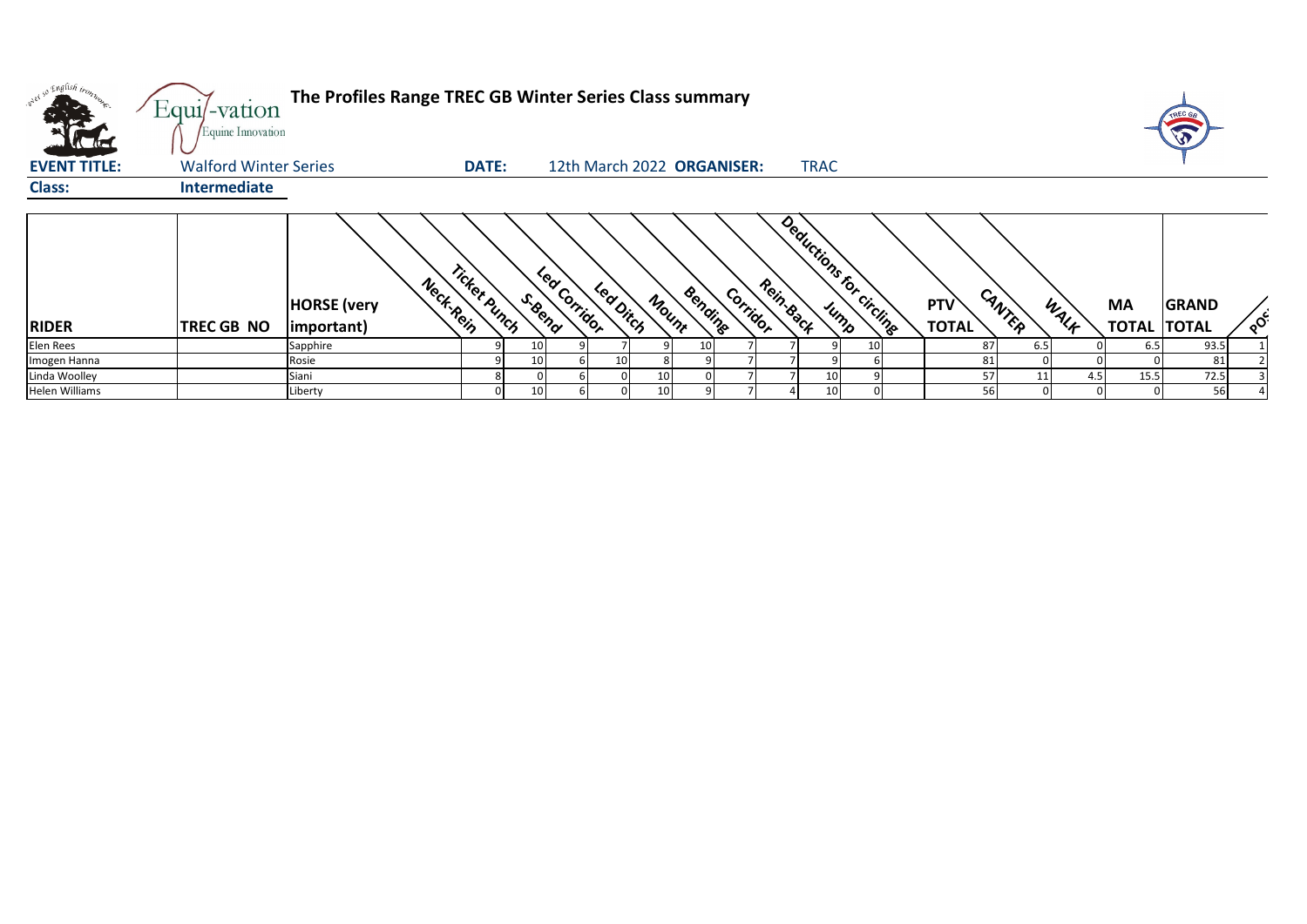| w <sup>ed 50</sup> English bronze<br><b>EVENT TITLE:</b> | Equi/-vation<br>Equine Innovation<br><b>Walford Winter Series</b> | The Profiles Range TREC GB Winter Series Class summary | <b>DATE:</b> |           |                 |                           | 12th March 2022 ORGANISER: |    | <b>TRAC</b> |                          |                            |        |      |                                 |                          |
|----------------------------------------------------------|-------------------------------------------------------------------|--------------------------------------------------------|--------------|-----------|-----------------|---------------------------|----------------------------|----|-------------|--------------------------|----------------------------|--------|------|---------------------------------|--------------------------|
| <b>Class:</b>                                            | <b>Novice Horse</b>                                               |                                                        |              |           |                 |                           |                            |    |             |                          |                            |        |      |                                 |                          |
| <b>RIDER</b>                                             | <b>TREC GB NO</b>                                                 | Books (very important)                                 | Corridor     | Rein Back | Jump            | Ticket punch<br>Neck-Rein | Lea Corridor<br>S. Bend    |    | led Ditch   | Deductions for circlings | <b>PTV</b><br><b>TOTAL</b> | CANTER | WALF | <b>MA</b><br><b>TOTAL TOTAL</b> | <b>GRAND</b><br>$\delta$ |
| <b>Helen Williams</b>                                    |                                                                   | Liberty                                                |              |           |                 |                           |                            |    |             | 10                       |                            | 15     |      | 15                              | 87                       |
| <b>Elizabeth Sales</b>                                   | B2101738                                                          | Apollo                                                 |              |           |                 |                           |                            |    |             | 10                       | 81                         |        |      |                                 | 81                       |
| Lorry Roberts                                            |                                                                   | Ellie(Little Miss China)                               |              | 10        |                 |                           |                            |    |             | 8                        | 69                         | 5.5    |      | 10.5                            | 79.5                     |
| <b>Helen Stowell</b>                                     |                                                                   |                                                        |              |           |                 |                           |                            |    |             | 10 <sup>1</sup>          | 78                         |        |      |                                 | 78                       |
| Jacquie Pomeroy                                          |                                                                   | <b>Buck</b>                                            |              |           |                 |                           |                            |    |             | 10<br>9                  | 59                         | 15     |      | 15                              | 74                       |
| Chris Ions                                               | Clyde                                                             | R2101103                                               |              |           |                 |                           |                            |    |             | 10                       | 73                         |        |      |                                 | 73                       |
| Imogen Hanna                                             |                                                                   | Rosie                                                  |              |           | 10 <sup>1</sup> | 10                        |                            | 10 |             |                          | 70                         |        |      |                                 | 70                       |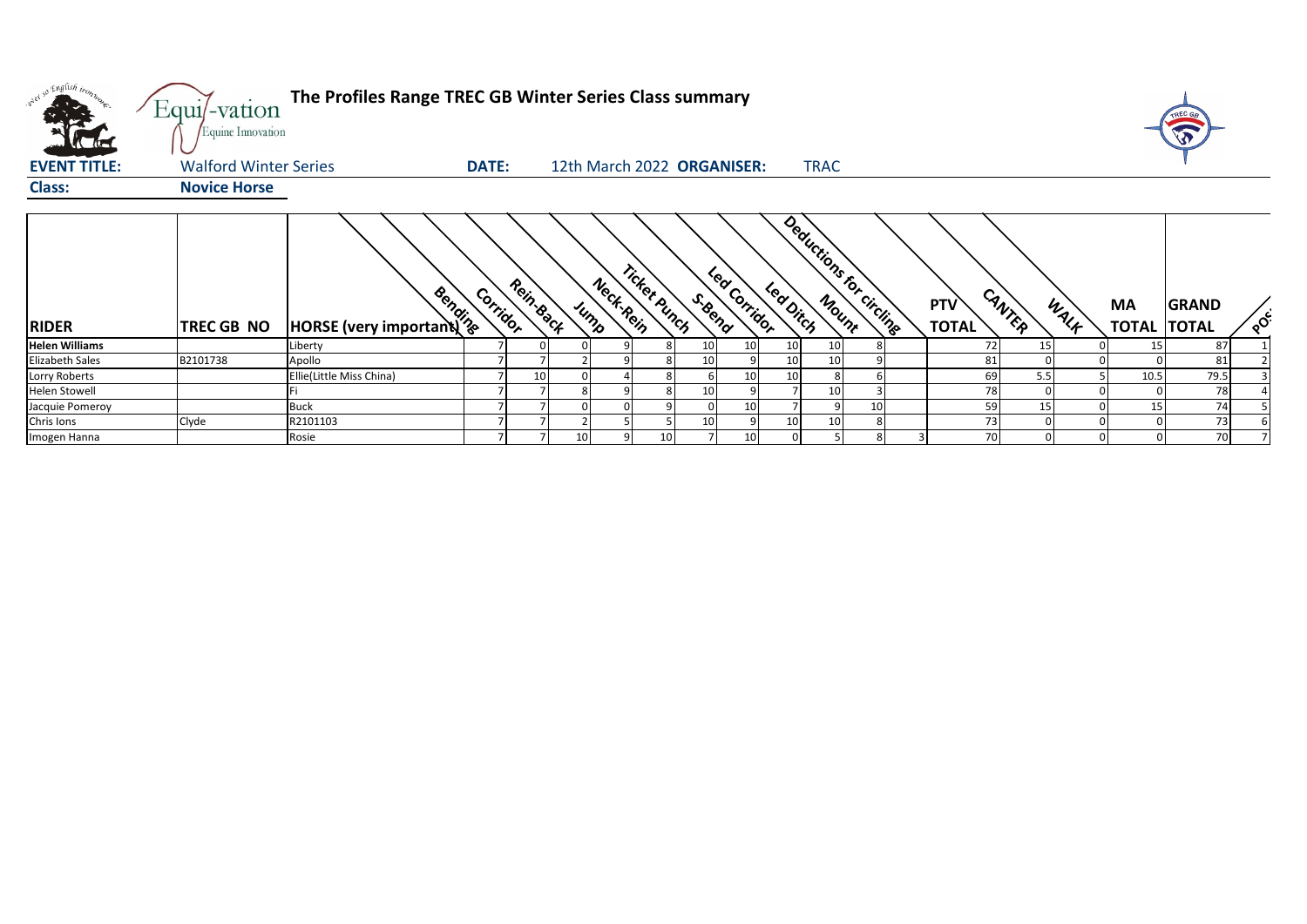| what so English trong | Equi/-vation<br>Equine Innovation | The Profiles Range TREC GB Winter Series Class summary |                       |                   |              |                            |                                     |                            |        |      |                           | TREC G<br>T                  |          |
|-----------------------|-----------------------------------|--------------------------------------------------------|-----------------------|-------------------|--------------|----------------------------|-------------------------------------|----------------------------|--------|------|---------------------------|------------------------------|----------|
| <b>EVENT TITLE:</b>   | <b>Walford Winter Series</b>      |                                                        | <b>DATE:</b>          |                   |              | 12th March 2022 ORGANISER: | <b>TRAC</b>                         |                            |        |      |                           |                              |          |
| <b>Class:</b>         | <b>Newcomer</b>                   |                                                        |                       |                   |              |                            |                                     |                            |        |      |                           |                              |          |
| <b>RIDER</b>          | TREC GB NO                        | Bending<br>HORSE (very important)                      | Rein-Back<br>Corridor | Neck Rein<br>Jump | Ticket punch | Lea Corridor<br>S. Bend    | Deductions for Circlines<br>Leading | <b>PTV</b><br><b>TOTAL</b> | CANTER | WALK | <b>MA</b><br><b>TOTAL</b> | <b>GRAND</b><br><b>TOTAL</b> | $\delta$ |
| Elizabeth Sales       | Apollo                            | B2101738                                               |                       | 10 <sub>1</sub>   |              | 10                         | 10                                  |                            | 75     | 15   | 15                        | 90                           |          |
| Ellen Dimelow         | Miss Kelly                        |                                                        |                       | 10                |              | 10                         |                                     |                            | 83     |      |                           | 83                           |          |
| Fiona Dillon          | B 00424                           | Hugo                                                   |                       |                   |              | 10                         | 10                                  |                            | 66     |      |                           | 66                           |          |
| <b>Helen Stowell</b>  |                                   |                                                        |                       |                   |              | 10                         | 10 <sub>1</sub>                     |                            | 66     |      |                           | 66                           |          |
| Jacquie Pomeroy       |                                   | <b>Buck</b>                                            |                       |                   |              |                            |                                     |                            | 49     |      |                           | 49                           |          |
| Jane Borland          | Chaplin                           |                                                        |                       |                   |              |                            |                                     |                            | 47     |      |                           | 47                           |          |
| Lorry Roberts         | Ellie(Little Miss China)          |                                                        |                       | 10<br>10          |              | 10 <sup>1</sup>            | 10E                                 |                            |        |      |                           | 2E                           |          |